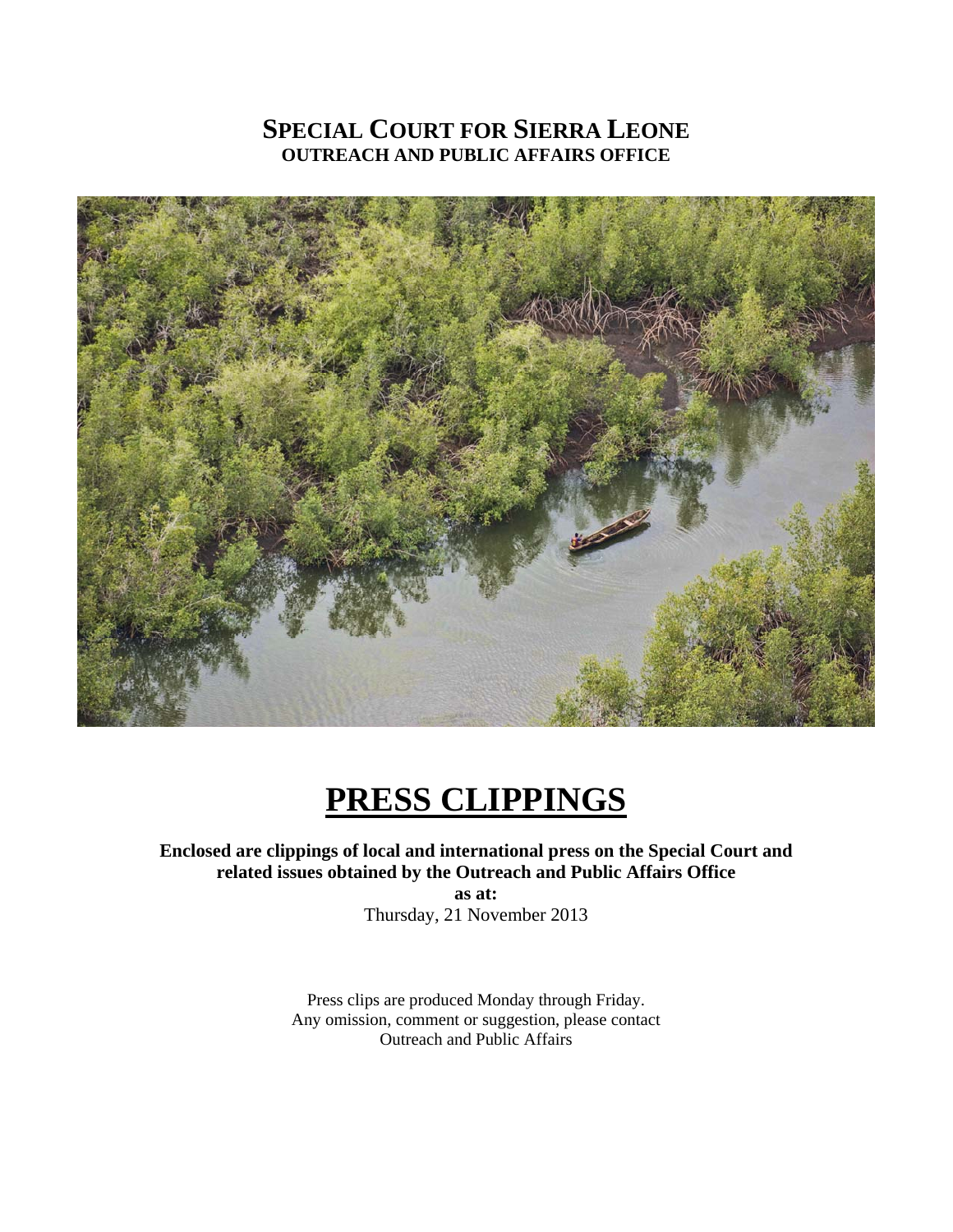| ۰,<br>I |  |
|---------|--|
| ۰,      |  |
|         |  |

| <b>Local News</b>                                                     |              |  |
|-----------------------------------------------------------------------|--------------|--|
| Justice Dingake for Residual Special Court / Exclusive                | Page 3       |  |
| <b>International News</b>                                             |              |  |
| Chief Cyril Allen Experiencing First Hand Pain / Frontpage Africa     | Pages 4-5    |  |
| Guns and Gems: The True Cost of Your Diamonds / Huffington Post Blog  | Pages $6-10$ |  |
| Ban Calls for Universal Ratification of Rome Statute / UN News Centre | Pages 11-12  |  |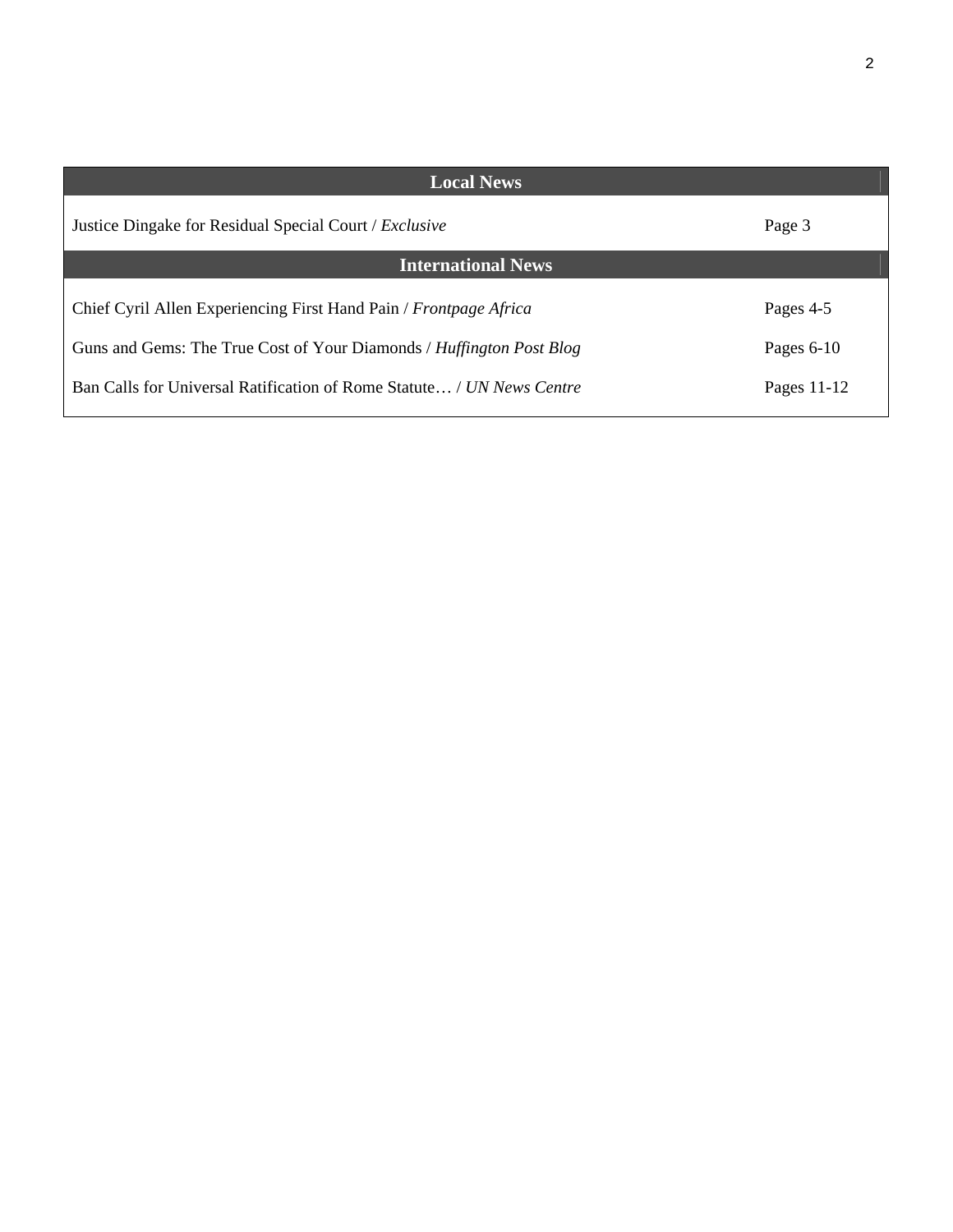## Exclusive Thursday, 21 November 2013

**Justice Dingake for Residual Special Cour** 

The Administration of Justice has the honour to inform the nation that on the 16th of October, 2013, the Secretary General of the United Nations, Ban Ki-Moon. appointed the Hon. Justice Dr. O.B.K. Dingake to the roster of judges of the Residual Special Court of Sierra Leone.

The Residual Special Court of Sierra Leone continues the mandate of the Special Court of Sierra Leone, a judicial body that was set up by the UN and the government of Sierra Leone to preside over the prosecution of persons who bear the greatest responsibility for serious violations of international humanitarian law, committed in Sierra Leone after the 30th November, 1996

#### **AOJ Press Release:**

Appointment of Hon. Justice O. B. K. Dingake to Position of Judge of Residual **Special Court for Sierra Leone** 

The Administration of Justice has the honour to inform the nation that on the 16th of October, 2013, the Secretary General of the United Nations, Ban Ki-Moon, appointed the Hon. Justice Dr. O.B.K. Dingake to the roster of judges of the Residual Special Court of & Sierra ... Leone.

The Residual Special Court of Sierra Leone continues the mandate of the Special Court of Sierra Leone, a judicial body that was set up by the UN and the government of Sierra Leone to preside over the prosecution of persons who bear the greatest responsibility for serious violations of international humanitarian law, committed in Sierra Leone after the 30th November, 1996 and during the Sierra Leone civil war. The court lists offices in Freetown and The Hague.

This assignment is an affirmative of the highest confidence the international community have in Botswana's judicial system and the Government of Botswana.

Hon. Justice Dr. Dingake was a jurist and scholar of international repute. His career path straddles academia, corporate world and the judiciary.

We have all the confidence that Justice Dingake will execute his assignment with fairness and integrity and make us all proud. This appointment was not a fulltime assignment and judge Dingake will sit from time to time as may be required by the President of the Court.

The Chief Justice takes this opportunity on behalf of the entire judiciary and people of Botswana to wish Hon. Justice Dr. Dingake all the best in his new international assignment.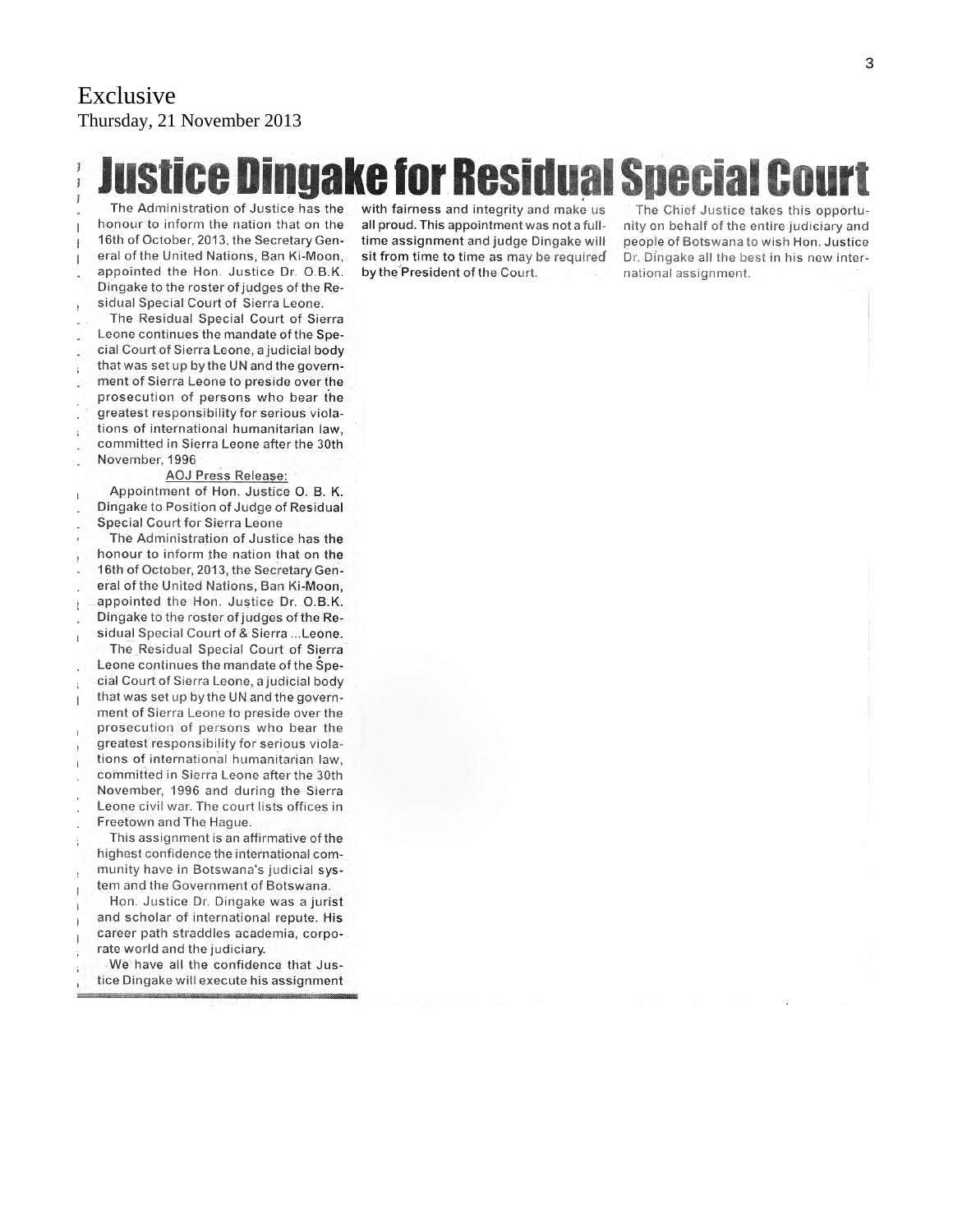## Frontpage Africa (Liberia)

Wednesday, 20 November 2013 Opinion

#### **Chief Cyril Allen Experiencing First Hand Pain**

Written by Maxwell Moore, maximumpleasure@gmail.com

The Editor,

The threat made by the Chairman of the notorious National Patriotic Party(NPP) gangster group comes at it a time when Liberia is gradually trying to portray an image of a civilized society where 12-year-olds are not going around beheading people and freedom of movement and expression is gradually gaining momentum. It is a shame for Cyril Allen to make such remark in defense of a man convicted of war crime against innocent West Africans.

What I can tell Cyril Allen is that if he lifts one finger at any foreign national in Liberia in retaliation for Taylor, He and his family will meet the full weight of the "Anonymous" group now in Monrovia to defend the British. He will get to know pain at first hand. We are warning him and his colleagues to immediately keep away from having contact with Taylor, otherwise someone will pay a prize so dear. It is time now that we build our nation and should not let sycophants like Cyril create an atmosphere of chaos. I can tell all British citizens in Liberia and its environs that they should feel very free to work and support Liberia.

With this threat from Cyril Allen, if any British property is damage or looted in Monrovia, we will make Cyril Allen pay back dearly and costly. I guess he has just reached his limit. We are watching you and will make you feel pain soon if you make any mistake to contact Taylor or harm any British Citizen in Liberia.

| When Mr. Allen is not in a back room with a teenager, he<br>is on his farm tending to his marihuana plants. it is just a<br>matter time until DEA finds him transporting his load of<br>grass in the back of his truck. Stop referring to him as<br>"Chief." This man is nothing but a hardcore criminal and<br>drug dealer/user. Have you seen him lately?<br>what a shame for his family, and mostly his very smart<br>and hardworking son.<br>John N. Lewis                                                                                                                   | the fact that this Nigerian warlord is still walking the<br>streets and still have the audacity to open his Nigerian<br>mouth shows how weak Liberians are. they should give<br>him his Ghana must go bag, put him at the border and<br>place a kick in his ample behind. Old windbag blowing<br>hot air through all body cracks. An old forgotten story<br>trying to be relevant. let him try and put his Nigerian<br>hand on somebody and see what happens. |
|----------------------------------------------------------------------------------------------------------------------------------------------------------------------------------------------------------------------------------------------------------------------------------------------------------------------------------------------------------------------------------------------------------------------------------------------------------------------------------------------------------------------------------------------------------------------------------|---------------------------------------------------------------------------------------------------------------------------------------------------------------------------------------------------------------------------------------------------------------------------------------------------------------------------------------------------------------------------------------------------------------------------------------------------------------|
| Maxwell Moore are you aware that Britain is not a<br>member of the International Criminal Court? Why is it<br>harboring an African prisoner from a court that it is not a<br>member of?International politics.<br>Taylor is the worst leader we have had because he lead a<br>war but what about the co-conspirators like President<br>Ellen Johnson-Sirleaf?So is she a ganster too?<br>And what about your threat against Cyril Allen? That<br>makes you sound like a ganster.<br>Africans need to learn more about international politics<br>and stop looking at the surface. | The governmet of Liberia should take this mad man's treat<br>seriously and arrest him for making terrorist treats against<br>British citizens living in Liberia. These people will do<br>more for the development of Liberia than<br>this nasty ass Nigerian masquerading as Liberian. With all<br>the hurt and distruction that they put on our country, I do<br>not see any reason why he is still living in Liberia.                                       |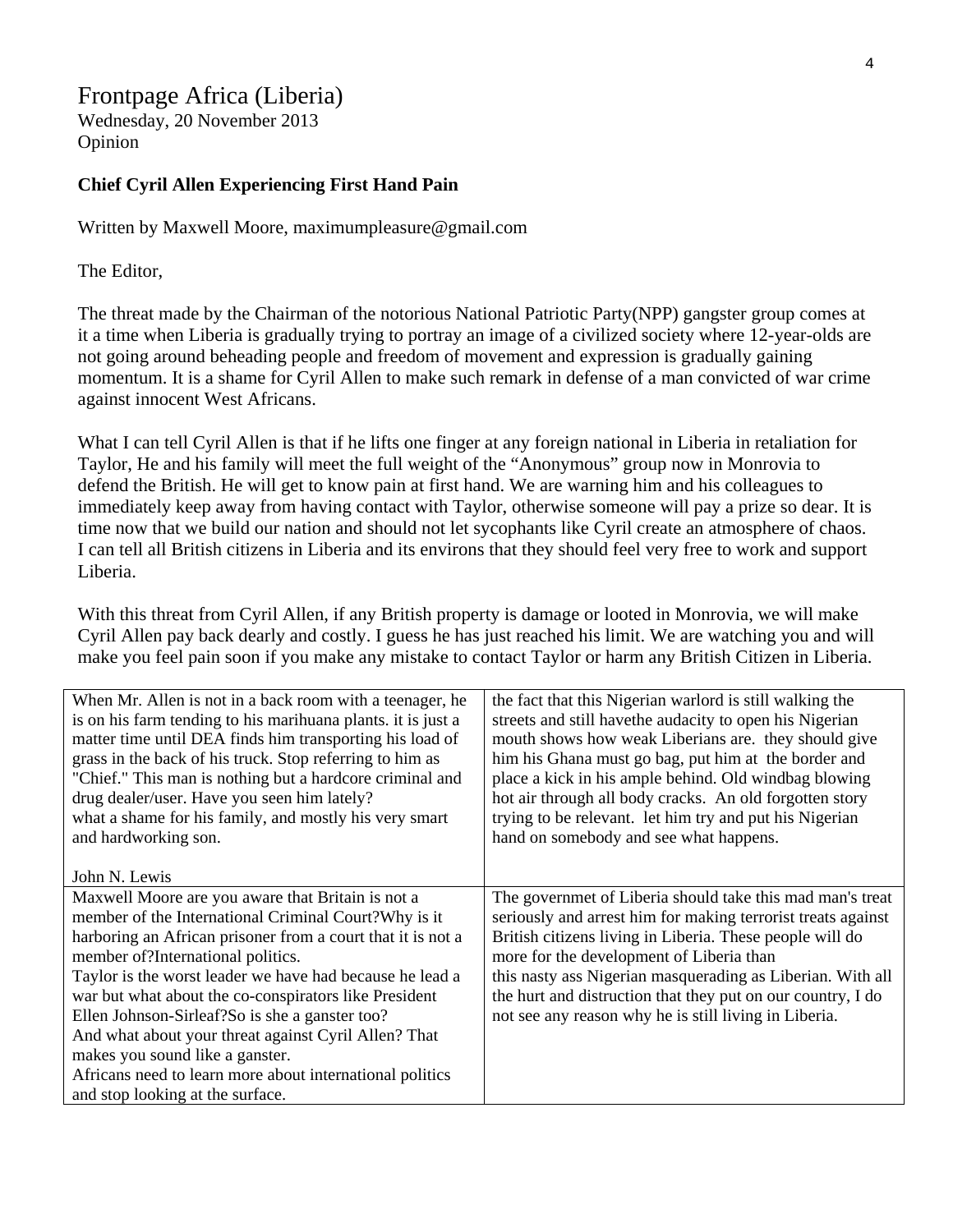| I think it is time for the liberian govt to start making plans<br>to deport this man back to his father's land Nigeria. We do<br>not need trouble makers like him in our country.                                                                                                                                                                                                                                                                                                                                                                                                                                                    | There once was a man named Cyril<br>who was really quite a fool<br>He opened his big mouth<br>and nothing but shi* came out<br>Poor old man Cyril                                                                                                                                                                                                                                                                                                                                                                                                                                                                                                                                                                                                                                                                                                           |
|--------------------------------------------------------------------------------------------------------------------------------------------------------------------------------------------------------------------------------------------------------------------------------------------------------------------------------------------------------------------------------------------------------------------------------------------------------------------------------------------------------------------------------------------------------------------------------------------------------------------------------------|-------------------------------------------------------------------------------------------------------------------------------------------------------------------------------------------------------------------------------------------------------------------------------------------------------------------------------------------------------------------------------------------------------------------------------------------------------------------------------------------------------------------------------------------------------------------------------------------------------------------------------------------------------------------------------------------------------------------------------------------------------------------------------------------------------------------------------------------------------------|
| Let Cyril go and take care of Allen farm and make some<br>money. Lazy people always cause problem so they can<br>loot.                                                                                                                                                                                                                                                                                                                                                                                                                                                                                                               | Place his name back on the list of banned citizens, he<br>needs to stay and let us deal with him. ignorant,<br>incompetent, illiterate foreigner.                                                                                                                                                                                                                                                                                                                                                                                                                                                                                                                                                                                                                                                                                                           |
| This man is a threat to the safety and wellbeing of Liberia<br>as well as Liberia's image abroad. i do not understand why<br>the president and the government not address this. Liberia<br>needs to move beyond gangsterism and become a tourist<br>destination. This old has-been geriartic old fart is blowing<br>in the wind and trying to be relevant. he should be right<br>next to his benefactor in prison, talking about using<br>African natural medicine, he needs to use that natural<br>medicine to make himself function. let him try nonsense<br>and he will see if he does not run back to his native Sierra<br>leone | Cyril Allen is loosening it little by little. his son who is<br>deputy minister at commerce should take his father to the<br>psycharist center now, better still chief Zanzan kawor and<br>his team of Zoes should take this man to the zoe bush<br>quickly, he is seriously getting crazy. this was how they<br>fooled the liberian youths in the 1990s that they had gun-<br>proof and they could disappear, many young people got<br>killed like that. if taylor had such power why didn't he<br>disappear in nigeria? he allowed himself to be grabbed<br>like a chicken. the UN IS RESPONSIBLE for this crazy<br>man, why did they lift sanction and travelling ban on<br>troubleshooters like this guy? United Nations security<br>council please reconsider to place cyril Allen's name back<br>on sanction list for threatening foreign natiopnals. |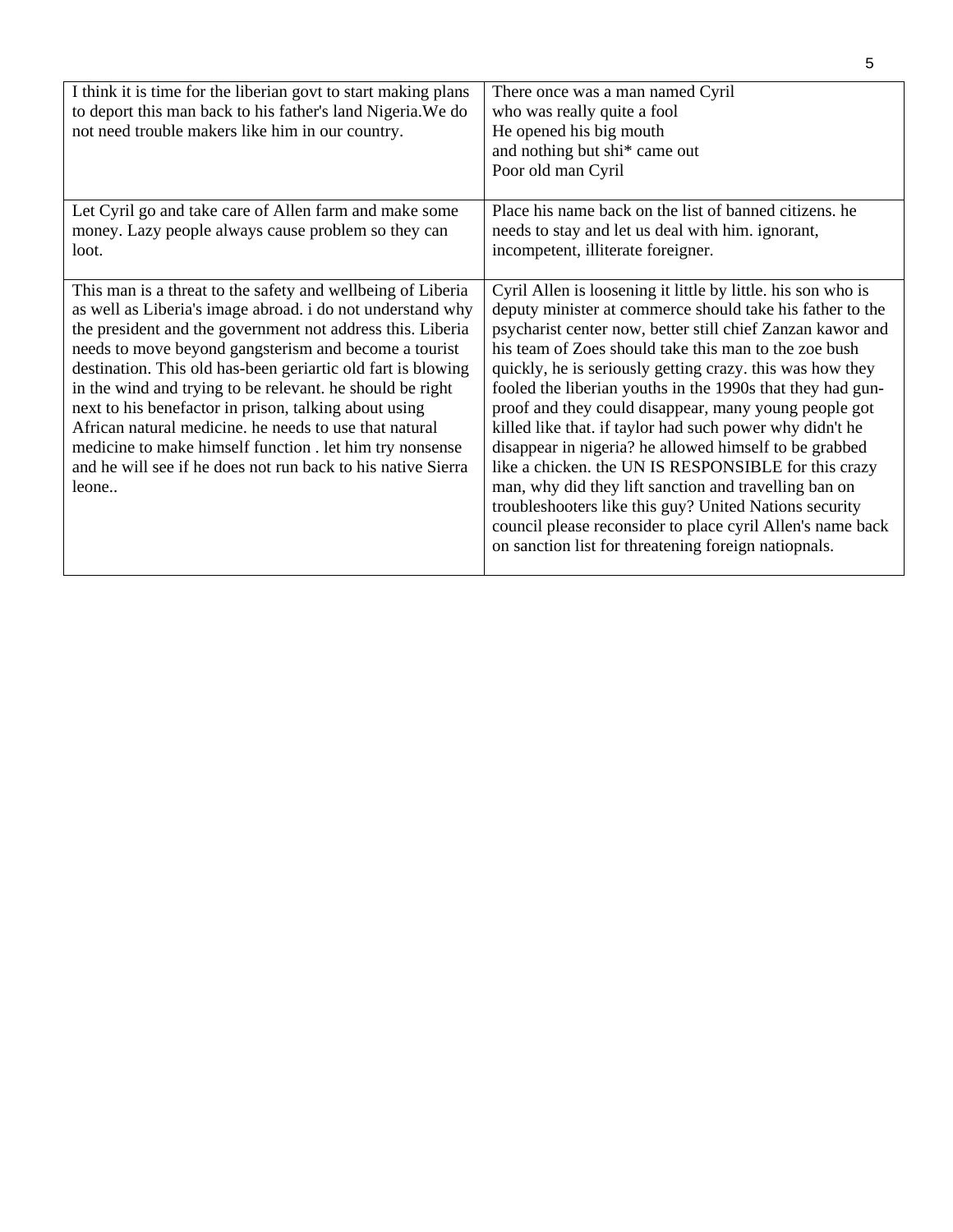## Huffington Post Blog

Wednesday, 20 November 2013

#### **Guns and Gems: The True Cost of Your Diamonds**

By: Isabelle Bourgeault-Tassé

"Ian Smillie is lying through his teeth."

With these words, former warlord and Liberian President Charles Taylor denounced the man who would implicate him in Liberia and Sierra Leone's illicit diamond trade.

In Taylor's hands, Sierra Leone's sparkling baubles fuelled a litany of horrific human rights abuses ranging from rape, torture, and recruitment of child soldiers. And in the diamond mines of Sierra Leone, his violent calling card: fingers, hands, feet, and ears, even those of babies, cut off by rebel soldiers.

Found guilty in 2012, Charles Taylor's conviction was upheld by the Special Court for Sierra Leone's Appeal Chamber, again shining the media spotlight on the diamond industry.

Canadian Ian Smillie would be the first witness to testify at Charles Taylor's trial in the Hague, a trial that included other noted -- and reluctant -- witnesses such as model Naomi Campbell and actress Mia Farrow.

For the last 15 years, Smillie has worked on the frontlines of the conflict and blood diamond trade, from "the jungles of West Africa to the backstreets of Antwerp and a war crimes tribunal in the Hague." A teacher, author of seminal works on blood diamonds such as the upcoming book Diamonds (Polity, Cambridge), and Liberian "enemy of the state," Smillie was also one of the architects of the Kimberley Process, a certification scheme that sought to eradicate the sale and trade of conflict diamonds.

In an interview with Ramp1885, Ian Smillie talks blood and conflict diamonds -- what it takes for a diamond to make it from the mine to a ringed finger, what happened when he came face to face with Charles Taylor, what he thought of Naomi Campbell's testimony at the Hague, and how to buy "clean" diamonds.

#### **What drew you to document and fight the illicit diamond trade?**

It was kind of serendipity.

In 1967, when I graduated from university, I joined CUSO and went to Africa to teach high school. And by chance, I was posted to Sierra Leone, to Koidu Secondary School, right in the heart of the diamond area.

So I had seen the chaos and confusion of the artisanal diamond fields, the police chasing the diggers, the government trying to get a grip on things, and the Lebanese diamond dealers operating under the table, and over the table, as well.

So when the war started in Sierra Leone, a number of people like me who knew Sierra Leone and had a soft spot for it wondered why nothing was being done; Why wasn't the UN there; Why Sierra Leone didn't seem to be on anybody's radar.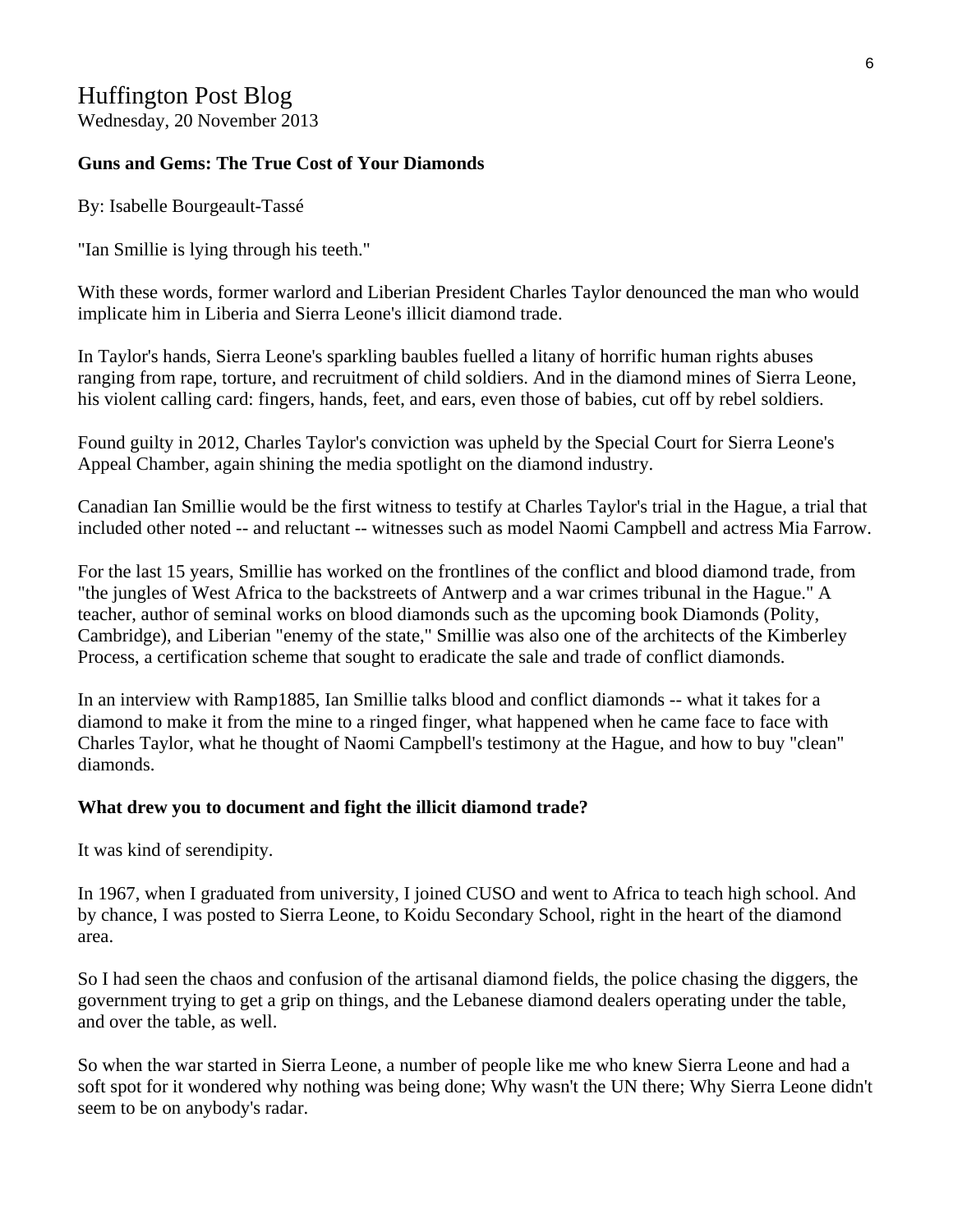And as we got into it more and more, we realized that there was a diamond connection.

For me, in a sense, it was like going back to Koidu and trying to understand what had happened after all those years.

#### **What is a blood diamond?**

There are two answers to that question -- one is the official definition of "blood diamond" as accepted by the Kimberley Process, and then there's a wider understanding of what a "blood diamond" is.

The Kimberley Process doesn't use the term "blood diamond," they use the term "conflict diamond" and by that they mean diamonds that are used by rebel armies to purchase weapons, to try and overthrow a legitimate government.

But there has been a debate going on within the Kimberley Process for more than four years now about widening the definition to include human rights abuse. That's turned into quite an ugly fight within the Kimberley Process and it hasn't actually got anywhere.

#### **You talked a little about the Kimberley Process -- can you explain what that is?**

When the blood diamond issue started to become public, the diamond industry and a number of governments who rely on diamonds for a healthy part of their economies decided that something had to be done.

The Government of South Africa called a meeting that took place in May 2000, in the town of Kimberley in South Africa, bringing together NGOs, industry, and governments to see whether something could be done about this problem.

At the time, blood diamonds were fuelling conflicts in Angola, Congo, Sierra Leone, Liberia, and elsewhere. Over half a million people had been killed in these conflicts.

It was agreed that there would have to be a few more meetings to hammer out the details of a certification system; this would be a process, and that's why it became known as the Kimberley Process.

#### **You have said: "the Kimberley Process has teeth, but it won't bite." What did you mean by that?**

The Kimberley Process is actually quite a remarkable agreement. There's no treaty, there's no formal document that a government has to sign. It didn't involve the United Nations, except insofar as the United Nations endorsed the general principle.

It was voluntary -- no government was forced to become a member. But if a country does want to join, it must pass legislation conforming to the standards set by the Kimberley Process. Each member country has to issue a certificate for each parcel of diamonds being exported, saying that the diamonds are clean and that the government has an auditable chain of custody tracking them back to the place where they were mined, or where they were imported.

It had all the necessary bells and whistles -- all the rules and regulations are there, they're all spelled out and it's backed by the laws of each one of the member countries, but in the case of non-compliance, the Kimberley Process hasn't got very many ways of dealing with it.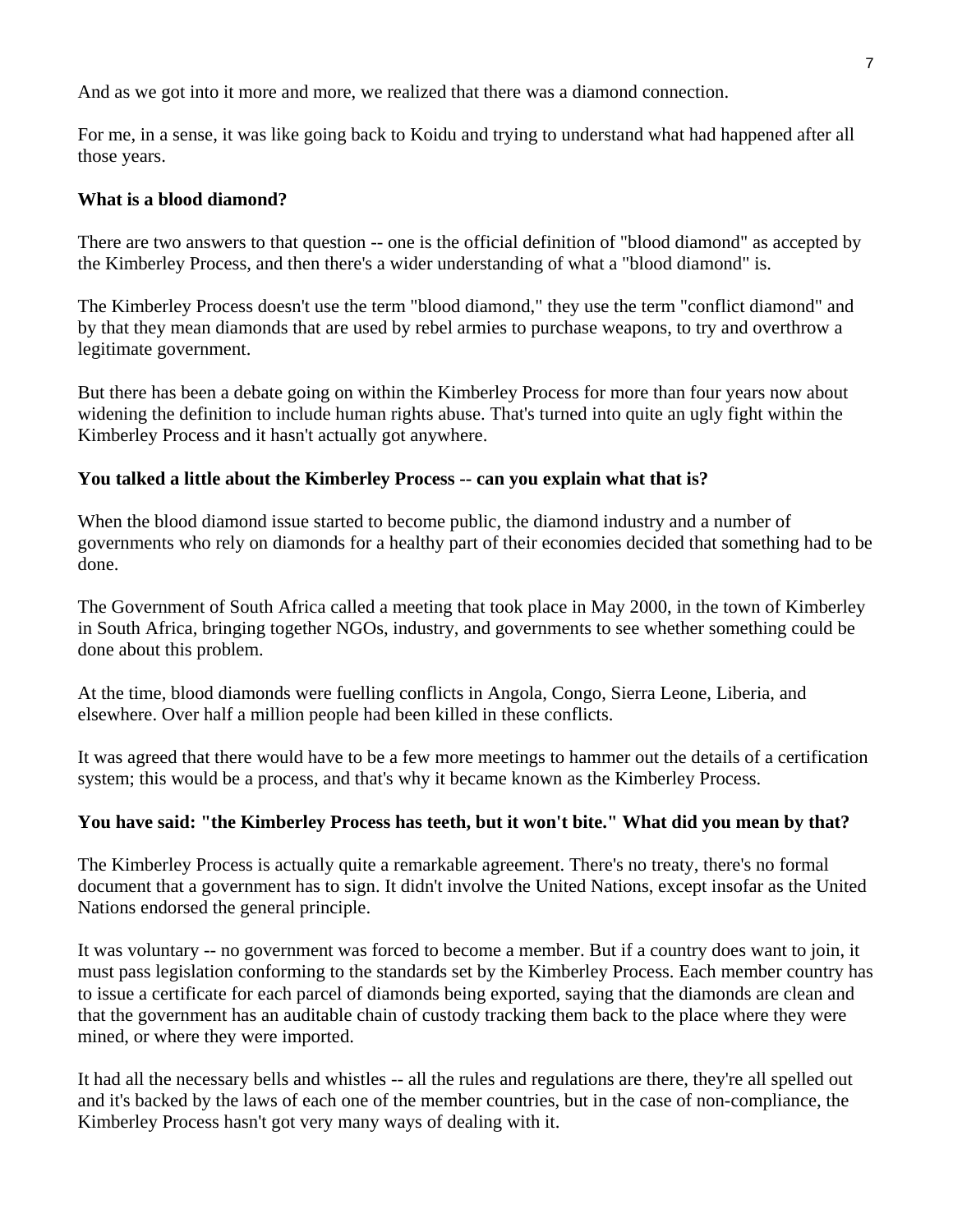The only thing it can do with a country that is in serious non-compliance is to kick it out, so they can't trade diamonds. There have been several cases of very serious non-compliance that have never been fixed and where the Kimberley Process has more or less pretended that it isn't a problem and said, "well, we can't do anything about it."

#### **You walked away from the Kimberley Process -- what was that decision like for you?**

It was an emotional decision because I'd been involved in this for a long time. I had put a lot of blood, sweat, and tears into it -- as did many others.

When 200 artisanal miners were shot and killed by Zimbabwean armed forces, and the issue was raised in the Kimberley Process, it became clear that there was going to be little, if any, action. It made no sense in a system aimed at stopping diamond-related violence, to allow a member government to get away with killing 200 people in its enforcement.

So I resigned, with a bit of noise, thinking that it might help to move them forward. It didn't. It didn't do a thing as far as I can see.

### **What are your thoughts on the interchangeability of "blood diamonds" and "conflict diamonds"?**

The term "conflict diamonds" is a kind of a sanitized way of talking about "blood diamonds." People in the industry don't like the term "blood diamonds."

But if you have an official definition of "conflict diamonds" that leaves out major human rights abuses, including murder, then you need a bigger term or a different term. Until this problem of human rights is fixed, "blood diamond" works.

#### **Can you explain to us the relationship between Charles Taylor and the illicit diamond trade?**

Charles Taylor was a Liberian warlord in the early '90s who achieved power and became President of Liberia in 1997. During the early '90s and later, after he became president, he supported the rebel army next door in Sierra Leone -- the Revolutionary United Front (RUF).

He had learned that in order to finance his rampage to power, he needed to find some way to pay for it. Liberia didn't have many diamonds of its own, but next door, in Sierra Leone, they have some of the best diamonds in the world.

So Taylor became -- as warlord and later as president -- the main benefactor of the RUF. The RUF was a very brutal gang of killers -- they claimed to be fighting for democracy and justice, but they waged their war on civilians. They would attack a town and cut the hands and feet off civilians -- men, women, children. The purpose was to clear towns and villages so that the invading army could forage with impunity, and they did it as well to clear the diamond fields. If you knew that the RUF were coming, or if you even heard a rumour that the RUF were on their way, knowing that they cut the hands and feet off babies, you wouldn't hang around very long.

And it worked -- it was very successful. It helped them clear the diamond fields, and they could dig diamonds to their heart's content.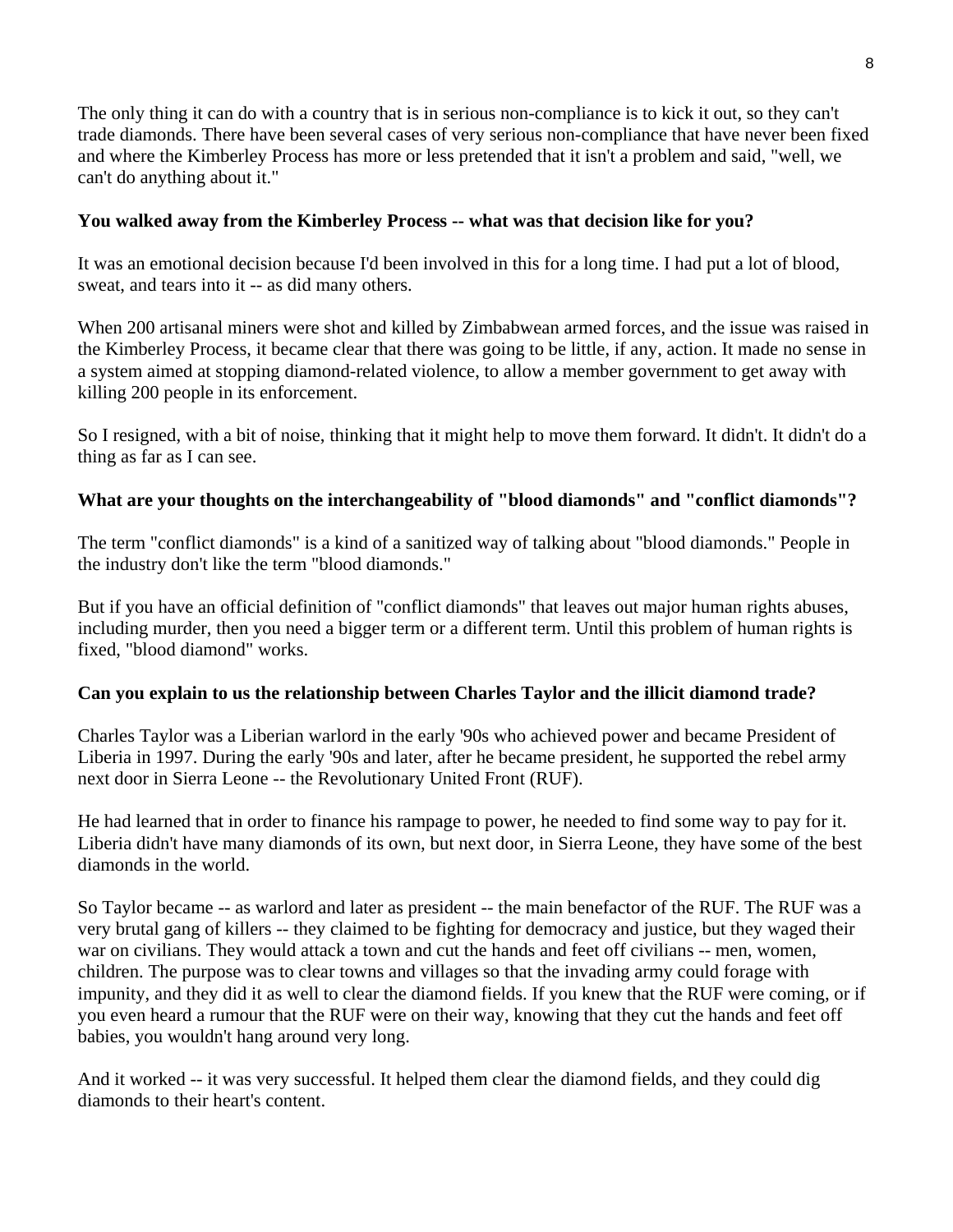#### **What was it like, the first time you came face to face with Charles Taylor? And then later, in the Hague?**

I was warned to be careful.

I was warned by a very senior Liberian that I shouldn't go to Liberia, that I was regarded as an enemy of the state.

Charles Taylor, when our UN investigative team met with him, was charm incarnate. He was very disarming, he answered all the questions that we had -- but I wouldn't say that he answered them truthfully, or in full by any means.

### **Charles Taylor has said: "Ian Smillie is lying through his teeth," -- how did that make you feel?**

I would occasionally dip into the (court) transcripts and see what was going on, and to see your name pulled out of a hat by somebody like Charles Taylor a couple of years after you've testified, in that way, is a bit unnerving.

But in a way it's kind of nice to be remembered by him -- it means that, in some way, I struck a nerve.

### **What did you think of Naomi Campbell's testimony at the Taylor trial?**

The Naomi Campbell testimony was a bit odd.

It came late in the trial. It wasn't very deep or meaningful, but I think it was important in the sense that it reminded people that this trial was still going on. She clearly was so terrified of Charles Taylor, even with Taylor in jail, that she was very skittish about saying what happened, what she remembered, what he did, what she did, and all the rest of it.

But she reminded the court and the judges that when she met Charles Taylor in South Africa at Nelson Mandela's house, and he offered her a gift of some diamonds -- it told the judges that Taylor's own testimony about that trip to South Africa was somewhat misleading. He said he didn't take any diamonds to South Africa, that he didn't have any diamonds, that diamonds really weren't part of his way of doing business...

#### **How can consumers make be sure their diamonds are clean?**

The Kimberly Process guarantees under their certificate that their diamonds aren't fuelling wars, but it doesn't guarantee an absence of human rights abuse or even on some of the more fundamental development issues that exist around diamonds in Africa.

There are 1.5-million artisanal diamond diggers in Africa -- they produce about 16 per cent of the world's diamonds. And they're earning about a dollar a day. They live in absolute poverty and they're vulnerable to just about every kind of predator -- military, economic -- you name it.

The Kimberley Process has nothing to say about that, so there's a good chance that 16 per cent of the diamonds in any store are part of that problem.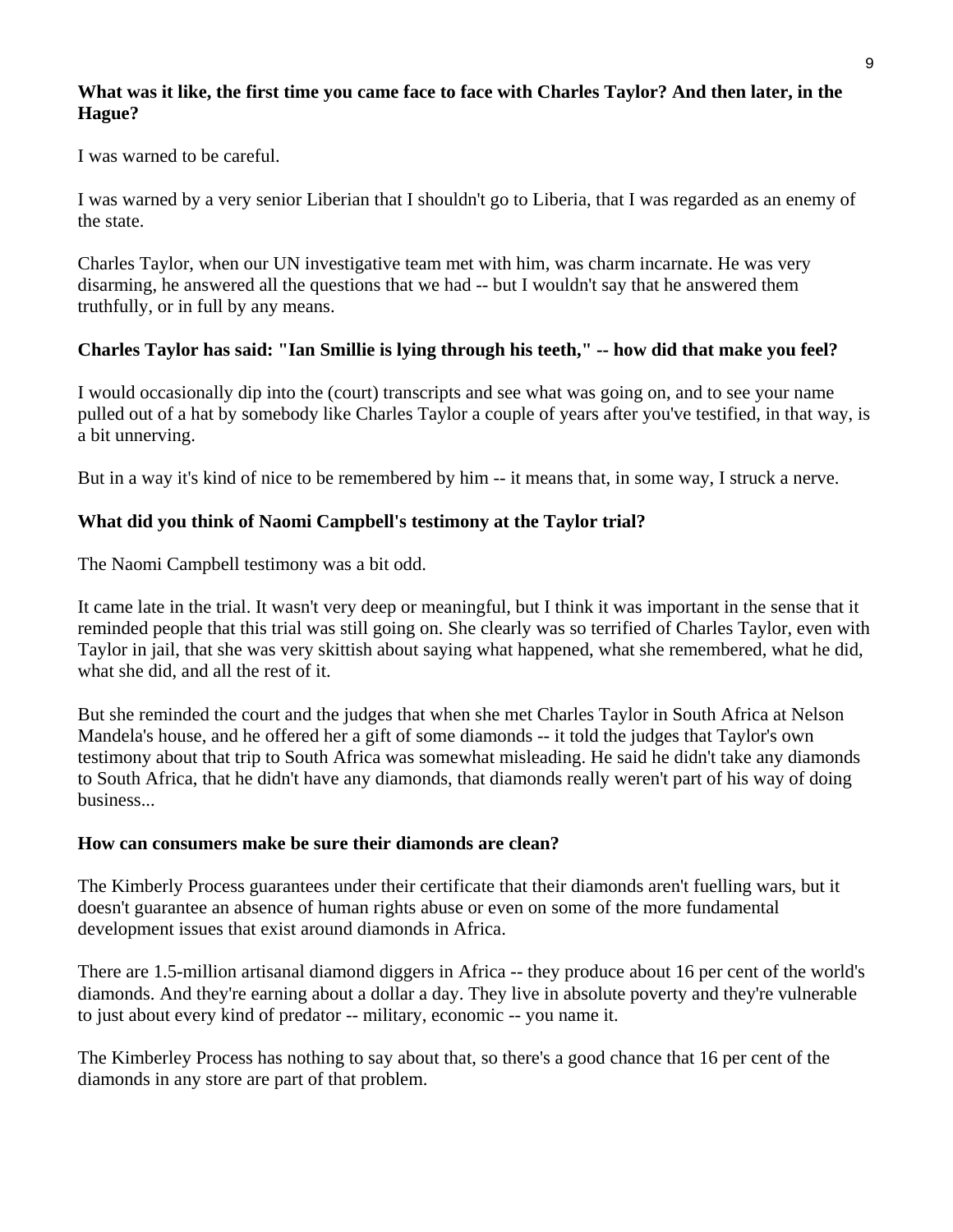At the Diamond Development Initiative, we're working on a number of projects with African governments and industry to try and change the lot of artisanal diamond miners -- to get them better prices, to get them better working conditions, to get them into the formal side of the diamond industry so they don't have to run away every time somebody shows up with a gun.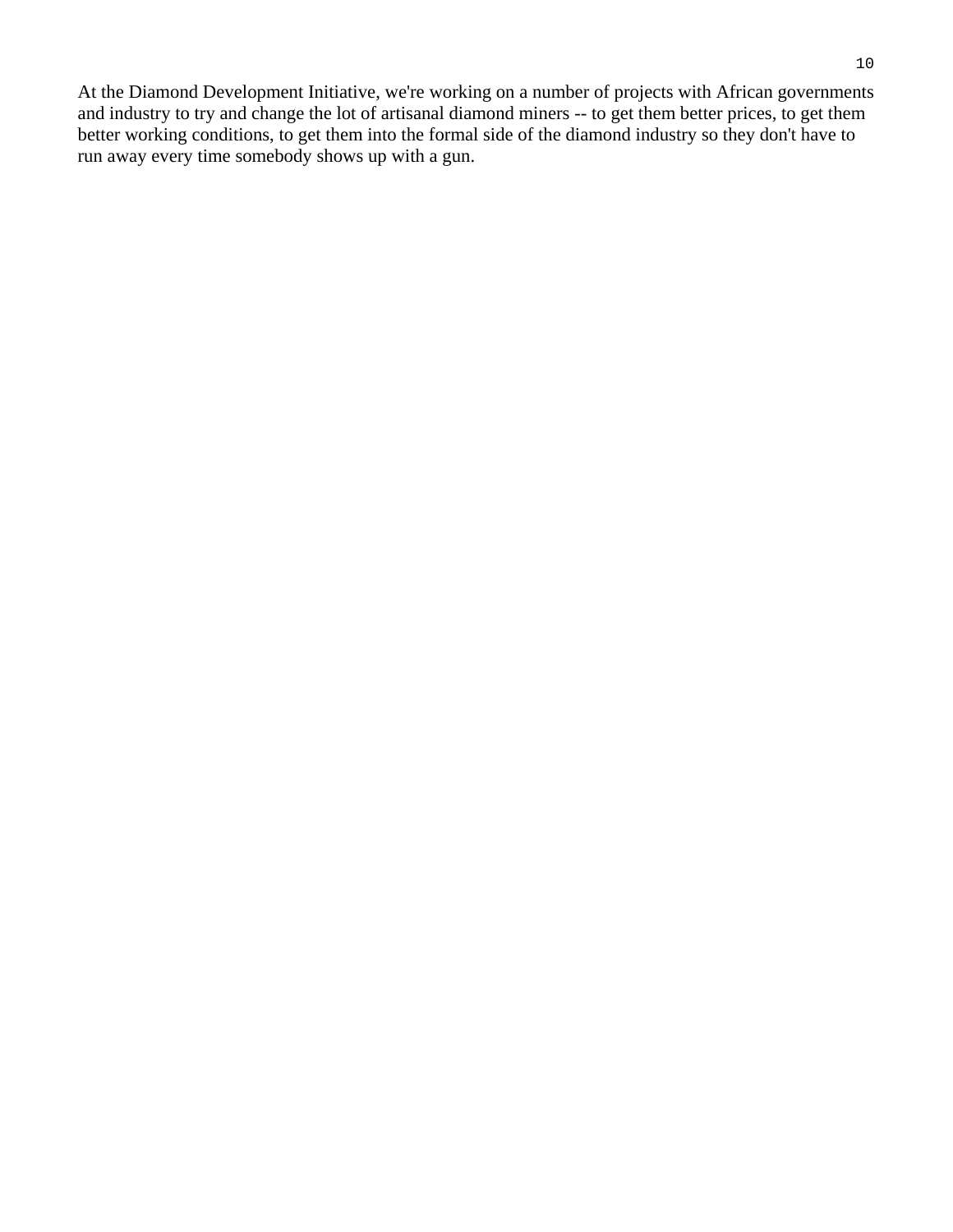## UN News Centre Wednesday, 20 November 2013



## **Ban calls for universal ratification of Rome Statute of the International Criminal Court**

20 November 2013 – Despite collective efforts, much remains to be done towards universal ratification of the Rome Statute, the treaty that established the International Criminal Court (ICC), United Nations Secretary-General Ban Ki-moon today said encouraging Member States to ratify or accede to it.

"I am convinced that the solution of broadening the reach of the Court is not disengagement, but universality," Mr. Ban told the 12th session of the Assembly of States Parties of the ICC in a message delivered by Miguel de Serpa Soares, UN Legal Counsel and Under-Secretary-General.

Of the 139 States that signed the ICC's founding treaty, 31 have yet to ratify it and 43 States have neither signed nor acceded to it.

"Only once the Rome Statute has been universally accepted can the Court be as effective as we would wish it to be, with a truly global reach," he said in the message.

Beyond the lack of universality, the ICC also faces other challenges, including a struggle for necessary resources and staffing shortages.

The Court also has difficulties bringing the accused to judgment and delivering justice to the victims without undue delay, the UN chief noted in his message.